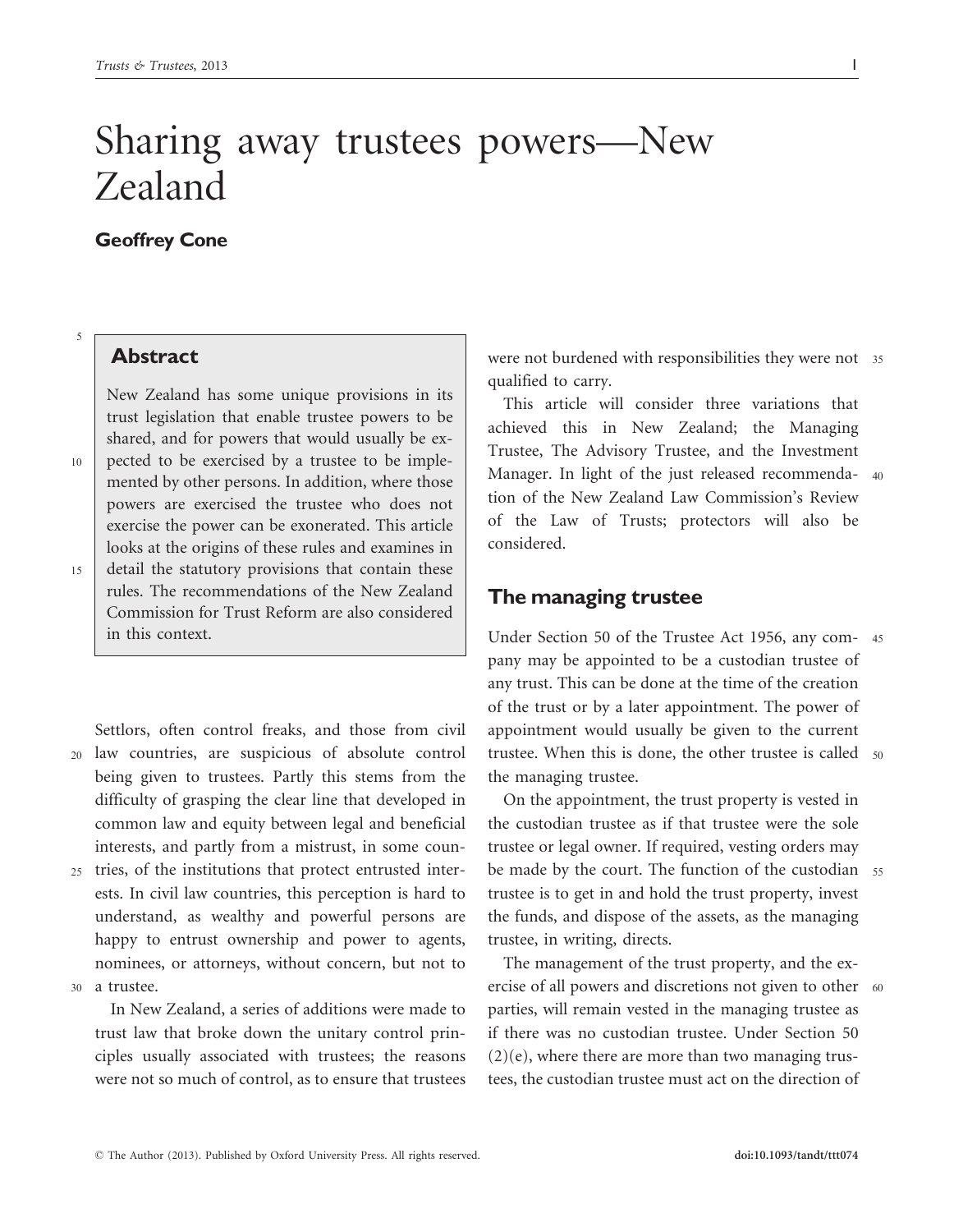the majority. The power of appointment of new trustees lies with the managing trustee.

Therefore, by the appointment of the custodian trustee, the managing trustee is divesting title to the

- <sup>5</sup> trust fund, while retaining all administrative powers. The degree of the divestment, and the powers retained by the managing trustee may be defined by the trust instrument, or otherwise the Act will apply, under Section  $50(2)(b)$ , to give all powers and discretions
- <sup>10</sup> to the managing trustee. As the law stands at present, the appointment of a new managing trustee need not be disclosed to any person who deals with the custodian trustee.

The custodian trustee will not be liable for any ac-

- <sup>15</sup> tions taken if taken in accordance with any properly given the direction for any act or default of the managing trustee. However, if the custodian trustee is of the opinion that any direction conflicts with the trust, or the law, or exposes the custodian trustee to any
- <sup>20</sup> liability, or is otherwise objectionable, the custodian trustee may apply to the court (in practice the New Zealand High Court) for directions (Section 50(2)(b). The court order will bind both the custodian and the managing trustee.
- <sup>25</sup> So far as third parties are concerned, Section 50(2)(h) provides that all actions, proceedings, and dealings are with the custodian trustee and no person needs to enquire as to the concurrence of the managing trustee.

#### 30 **Advisory trustee**

Section 49 of the act provides that an advisory trustee may be appointed on the creation of the trust or by any person having the power to appoint a new trustee, in respect of the whole or a part of the trust fund.

<sup>35</sup> Where the advisory trustee is appointed, the responsible trustee remains the legal owner of the trust property. Section 49(3)(b) states:

the advisory trustee may advise the responsible trustee on any matter relating to the trusts or <sup>40</sup> the estate, but shall not be a trustee in respect of the trust.

The responsible trustee must, before making any decision, consult the advisory trustee. The scope of this provision is considered below. These matters may be defined in the trust deed or otherwise may concern <sup>45</sup> 'any matter relating to the trust' (Section  $49(3)(a)$ ). Having been consulted, the advisory trustee may advise the responsible trustee on that matter. The responsible trustee may follow the advice or ignore it. If the responsible trustee acts on the advice, it will not 50 be liable for any act or omission by reason of its following that advice (Section  $49(3)(c)$ ). Where there is more than one advisory trustee and they are not unanimous, the responsible trustee may apply to the court for directions (Section 49(3)(d)), or where the  $55$ responsible trustee is of the opinion that the advice or direction conflicts with the trusts or any rule of law, or exposes him to any liability, or is otherwise objectionable.

These principles lead to a number of interesting 60 and important points:

(1) Is the advisory trustee a trustee?

The advisory trustee is not to be treated as a 'controller' or owner of the trust fund, as a responsible trustee or a managing trustee <sup>65</sup> would be. This arises out of the policy, which led to the enactment of this section, which will be explained below. The advisory trustee solution was devised in order that the advisory trustee (often an overseas person) <sup>70</sup> would be 'consulted' by the responsible trustee but would not have any positive powers. However, the extent of this power is not clearly defined in Section 49 (see point 4  $\text{below)}$ . 75

(2) Does the advisory trustee have 'fiduciary' duties? Section  $49(3)(b)$  states that the advisory trustee 'shall not be a trustee in respect of the trust'. If this provision removes any fiduciary duty from the advisory trustee, it provides 80 significant protection to the advisory trustee and the responsible trustee. However, because an advisory trustee is not treated as a trustee, this should not mean that it does not have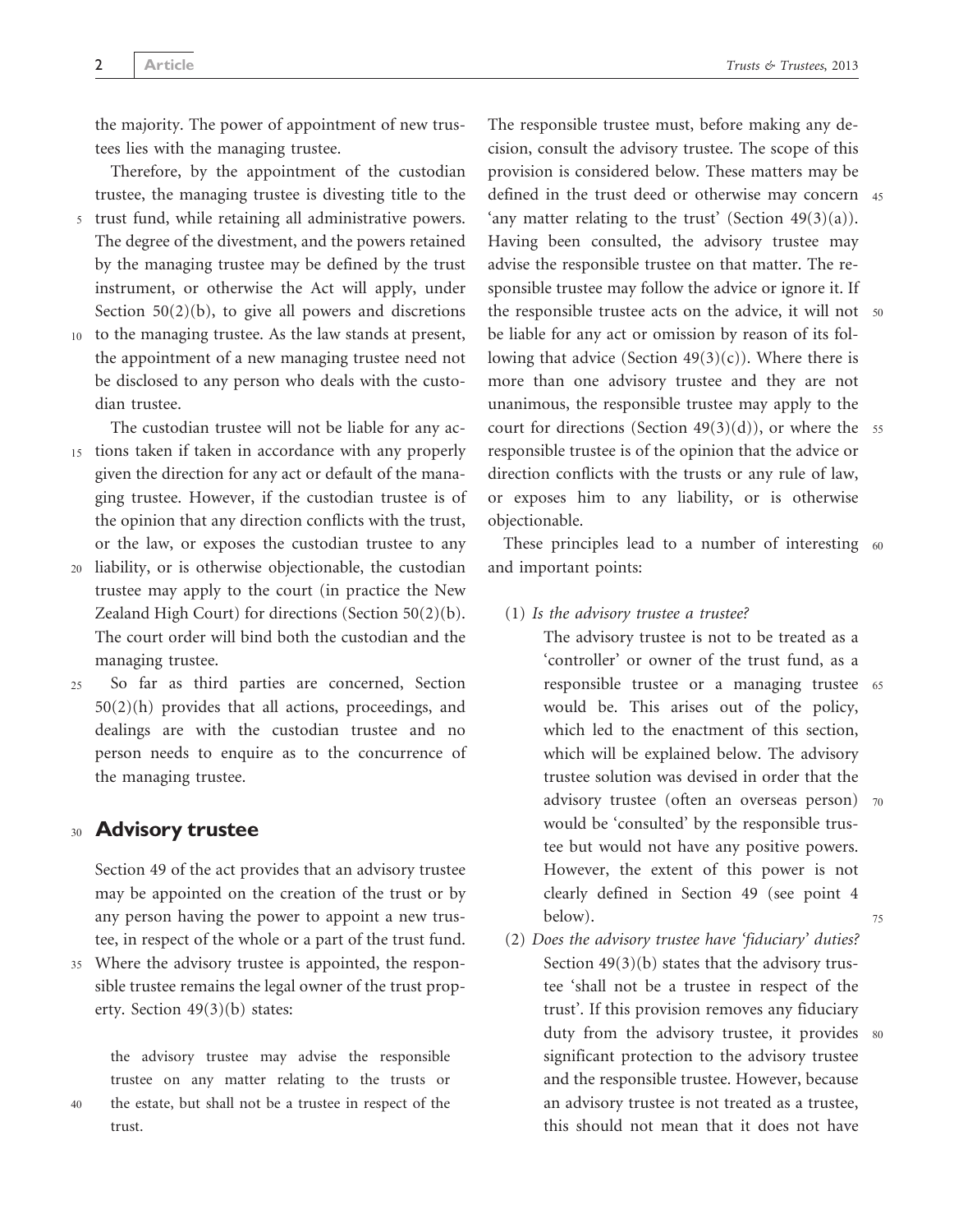duties in another capacity, and this could include a fiduciary duty distinct from that of a trustee, or for the provision of wilfully or negligently misleading advice. In <sup>5</sup> any case, the responsible trustee does not have to take the advisory trustee's advice and would be entitled to ignore it or seek directions.

- (3) A responsible trustee who acts on the wrong advice. <sup>10</sup> A responsible trustee who acted on wrong advice from an advisory trustee would seem not to be liable. Section  $49(3)(c)$  states that in following the advice or direction of the advisory trustee:
- 15 the responsible trustee shall not be liable for anything done or omitted by him by reason of his following that act or direction.

However, it is possible to imagine situations in which a responsible trustee and advisory <sup>20</sup> trustee effectively conspire to achieve an improper result. This would be rare but clearly could be in breach of the fiduciary duties of the responsible trustee. However, there has been no case in New Zealand where this has <sup>25</sup> been considered. Where a recommendation is made properly on reasonable grounds, and where the responsible trustee follows in good faith a reasonable and considered recommendation of an advisory trustee, then the <sup>30</sup> statutory limits on liability should apply. However, it is conceivable that a responsible trustee could be held accountable for failing to take directions from the court.

- (4) Advice or direction
- <sup>35</sup> Section 49(3)(b) refers to advice by the advisory trustee, but subsections (c), (d), and (e) refer to directions also. It seems possible, therefore, that an advisory trustees powers could be extended in the trust deed to <sup>40</sup> giving directions. This would be consistent with the proposed rules for protectors, considered below.

# History of the advisory and managing trustee

The statutory changes that lead to these two offices, <sup>45</sup> and indirectly to that of a protector, began in connection with the Public Trustees Office, early in the 20th century.

The changes were introduced as a result of a Royal Commission undertaken by the Mackenzie <sup>50</sup> Government into the Public Service. The Royal Commission's report made certain criticisms of the quality of the services of the Public Trustee, which appeared to have been operating out of its depth. Those criticisms eventually lead to the formation of 55 a Commission of Enquiry to examine the conduct of the Public Trust Office. The Commission of Enquiry recommended the introduction of the equivalent provisions of the managing and advisory trustee provisions. 60

The rationale underlying the introduction of these sections was described by the Honourable Mr Herdman, then Minister of the Public Trust Department (later Herdman J) in his presentation of the Public Trust Office Amendment Bill for its <sup>65</sup> first reading before the House on 12 August 1913:

So the position is this: that the Public Trustee under the will is appointed trustee. The whole property under the will is vested in the Public Trustee, and he becomes the manager of the estate; and he, the Public  $\qquad$  70 Trustee, may if he likes – if he finds himself in a difficulty – consult an advisory trustee ...

Supposing a man is very wealthy and is possessed of property of a multifarious character... He might conclude that it was desirable in the interests of the prop- <sup>75</sup> erty and of the beneficiaries that it should be vested in the Public Trustee; but being large and perhaps complicated, and therefore requiring special handling, he might say, 'I would like to have some other business man to advise the Public Trustee in the event of his 80 meeting with difficulties...'

Clause 6, dealing with the appointment of custodian trustee, is just the opposite of the provision dealing with the advisory trustee – it is just its antithesis. The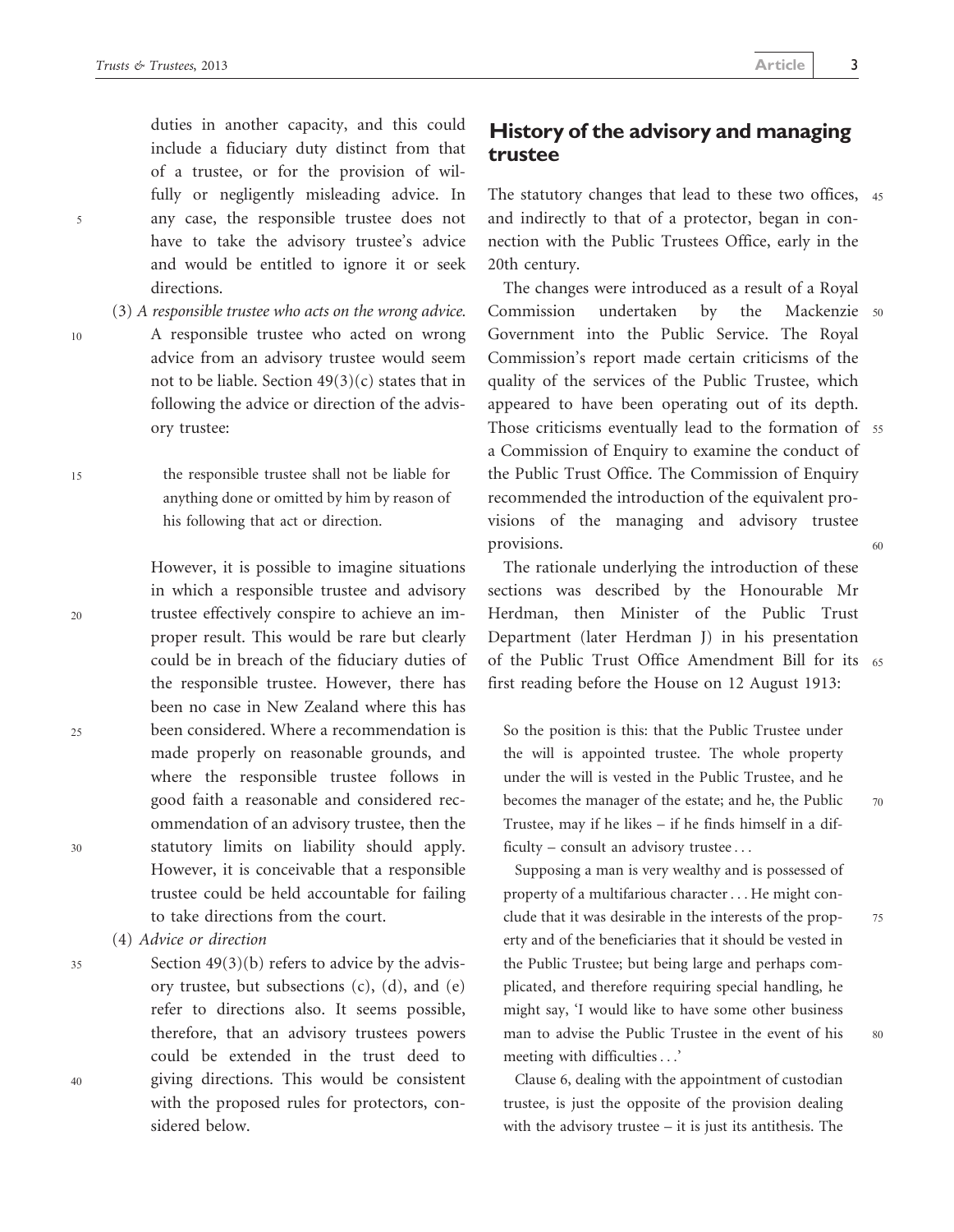Public Trustee is appointed a custodian trustee, and he holds the assets and acts under the direction of the other trustees appointed under the will ...

You are providing, in the case of an advisory trustee,

<sup>5</sup> that the Public Trustee shall be the owner of the property administered, and that he may take the advice of somebody outside. In the case of a custodian trustee, you are making the Public Trustee the custodian of the whole of the property, but the actual management <sup>10</sup> is undertaken by the ordinary trustees under the will.

A subsequent amendment to Section 4 of the Public Trust Office Amendment Act 1913, contained in Section 37 of the Public Trust Office Amendment Act 1921, introduced the language more or less equiva-

<sup>15</sup> lent to the parts of Section 49 of the Trustee Act, to provide for the exoneration of the responsible trustee where advice is taken from the advising trustee, and the power to apply to court, mentioned above.

These provisions, with the necessary modifications to

<sup>20</sup> place the advisory trustee provisions in the context of private trusts, was introduced into the Trustee Act 1908 by Section 7 of the Trustee Amendment Act of 1924.

The Honourable Mr Downie Stewart, then Minister of Customs, explained the rationale behind the intro-

<sup>25</sup> duction of Section 7 in his presentation of the Trustee Amendment Bill for its third reading before the House on 20 October 1924:

The clause relating to private trustees is copied from the Public Trustee Office Act, under which the Public <sup>30</sup> Trustee has power to appoint advisory trustees to co-

- operate with him. The scheme is working satisfactorily, and it was thought right that private trustees should have the same right ... Apparently a number of practitioners have recently been in the habit of ap-
- <sup>35</sup> pointing advisory trustees, and a question has been raised as to their power to do so in trust deeds.

Clearly by that time, these provisions were being used in private trusts and so it was regarded as right that they should have statutory recognition. There is some

<sup>40</sup> suggestion that this was driven in part by the desire of English advisers to use these provisions to administer

New Zealand trusts for English families with interests held by trusts in New Zealand, and elsewhere in the far flung Empire of the time. In fact, the writer has seen trusts developed in those times which use these <sup>45</sup> 'remote control' provisions in order to exercise a high degree of control over New Zealand trustees.

There has been to the writer's knowledge, no reported or available unreported case in New Zealand dealing with managing trustees, advisory trustees, or 50 protectors.

This is not to say that these offices are uncommon—to the contrary. The use of these devices became extremely common during the 1950 to the 1990s when estate duties were running at 40 per <sup>55</sup> cent of the dutiable estate on death, and were used to provide indirect control for wealthy settlers who had placed property in trusts. It is perhaps a testimony to draughtsmanship that these provisions have not received attention from the courts. 60

# **Protectors**

It was proposed in a Bill presented to the New Zealand Parliament in 2007 (the Trustee Amendment Bill 2007) that statutory recognition be given to protectors. Protectors have been accepted as 65 part of New Zealand Trust law for many years, but have not been defined in the Trustee Act.

The Bill has not been passed and is now unlikely to proceed, but it is worth considering it here as the definition reflects New Zealand practice in the use <sup>70</sup> of a Protector. In the Bill, a protector is defined as a person who by virtue of the terms of the trust instrument may give to the trustee either or both of the following:

- a direction the trustee is obliged to follow and 75
- a consent that permits or is necessary to enable the trustee to exercise a power.

It is thus recognized that a protector has the power to direct actions by the trustee as provided by the trust instrument. There is no limitation in principle to  $80$ that direction. It follows that a settlor could be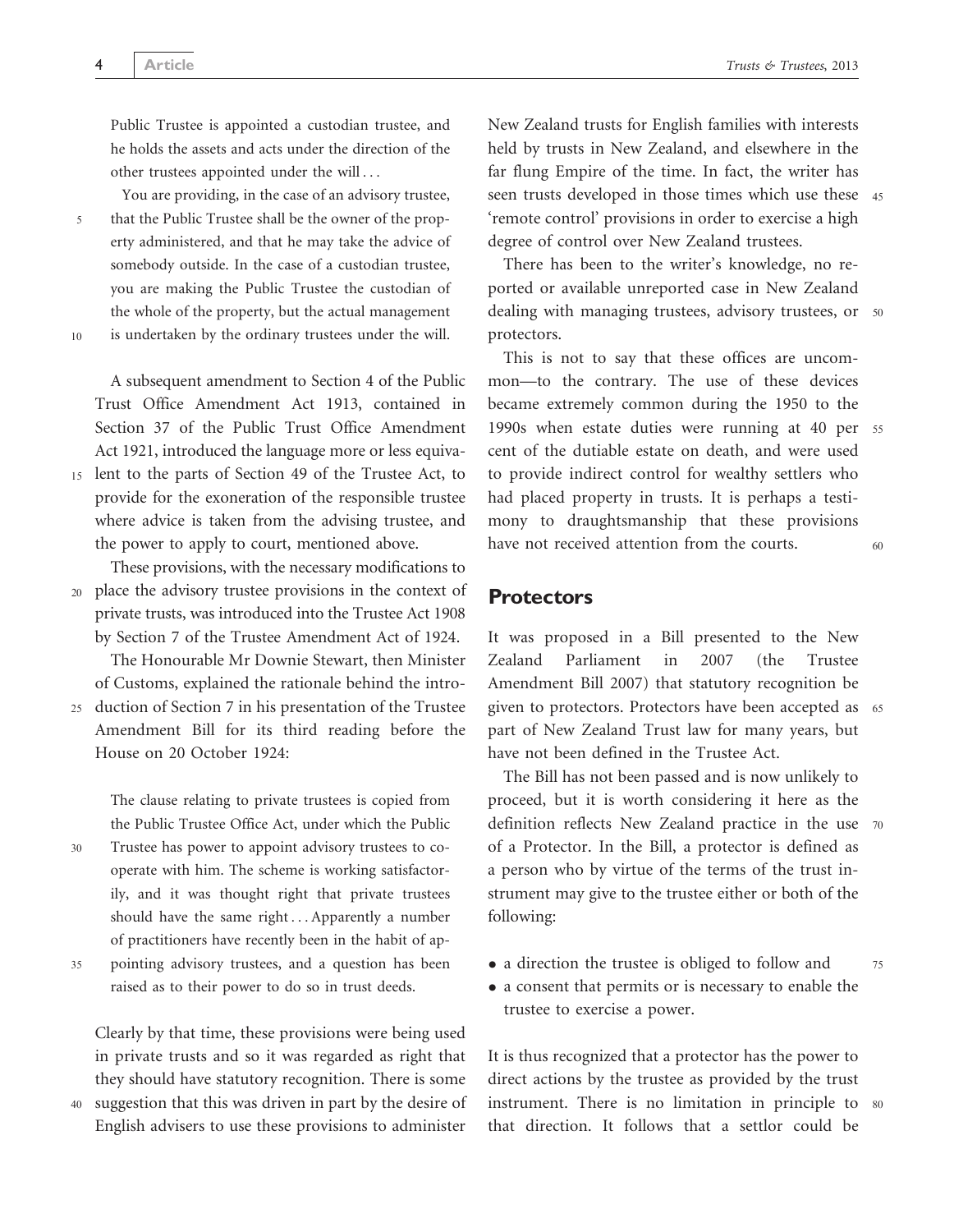given extensive powers as protector. The result of this is that there would be scope, as in other jurisdictions, to reserve extensive settlor powers.

The Bill proposes that if the trustee receives a dir-<sup>5</sup> ection from, or there is a refusal or failure to give consent by the protector, the trustee must determine whether on reasonable grounds that action or omission conflicts with the trust or law or exposes the trustee to any liability. So, where the protector

<sup>10</sup> makes a direction that could be in breach of trust if acted on by the trustee, or is contrary to the law such as directing the trustee to act in a way that broke the law, for example, by committing a criminal act, then the trustee may consider whether it should act <sup>15</sup> on that direction.

If the trustee does determine that the direction or refusal to give consent contravenes these requirements, then the trustee may apply to the High Court for directions. Such directions will bind both <sup>20</sup> the protector and the trustee.

In fact, this potential legislative recognition may well have been left in the dust of day-to-day practice. It is common now for New Zealand trusts to have extensive and complex protector powers, even to the

<sup>25</sup> extent of having committee structures, or special entities to carry out protector functions.

There are, however, still uncertainties. As Garrow and Kelly note regarding protectors:

the nature of the beast varies according to the way in 30 which the individual trust deed has been drawn up

but, as the learned authors say 'the law has long permitted settlors to keep certain powers for themselves or some person nominated by the settlor'. However, a problem arises in defining the nature of the pro-<sup>35</sup> tector's duties, and, more practically, how a dispute

between the protector and the trustee can be resolved. The New Zealand Law Commission averted to the first problem in 2002, stating that:

Where the provision under consideration in effect <sup>40</sup> confers on the protector a dispositive power, a mandate to dispose of property not his own, it seems

sufficiently probable that a court would treat the protector as a donee of a power of appointment.

In such a case, the power would normally be a fiduciary power. The question must be asked in this <sup>45</sup> context whether it is simpler to appoint an advisory trustee (whose powers may be specifically defined, as long as they fit the statutory model), avoiding any argument that the would-be protector may have obligations akin to that of a trustee. This is argued by the 50 learned authors of Garrow and Kelly, where they state:

One wonders if in some cases where protectors are now used, advisory trustees might not be more appropriate – and leave less room for doubt given the statutory basis for advisory trustees... 55

This would be particularly important if the provision that the advisory trustee shall not be a trustee in respect of a trust, considered above, limits the liability of the advisory trustee, while absolving the responsible trustee from acting on that advice. 60

As to the second issue, the Bill attempted to create a mechanism to resolve disputes, by permitting a court application to resolve any uncertainties in relation to a protective act or direction. The Commission made no recommendations as to the incorporation of pro- <sup>65</sup> tectors into New Zealand statute law, presumably meaning that they were content to allow their powers to be regulated by the trust instrument.

#### Reform

As mentioned above in relation to protectors, an <sup>70</sup> effort was made in the Trustee Act Reform Bill 2007 to revise these rules, and especially to define more completely a responsible trustees powers to apply to the court for directions, and so an application to the court was to be made compulsory. At the same time, <sup>75</sup> it was proposed that the absolution of the responsible trustee who acted on the advice or direction of the advisory trustee be denied. Presumably, it was decided that this was too generous a protection for the responsible trustee, which could be better provided by 80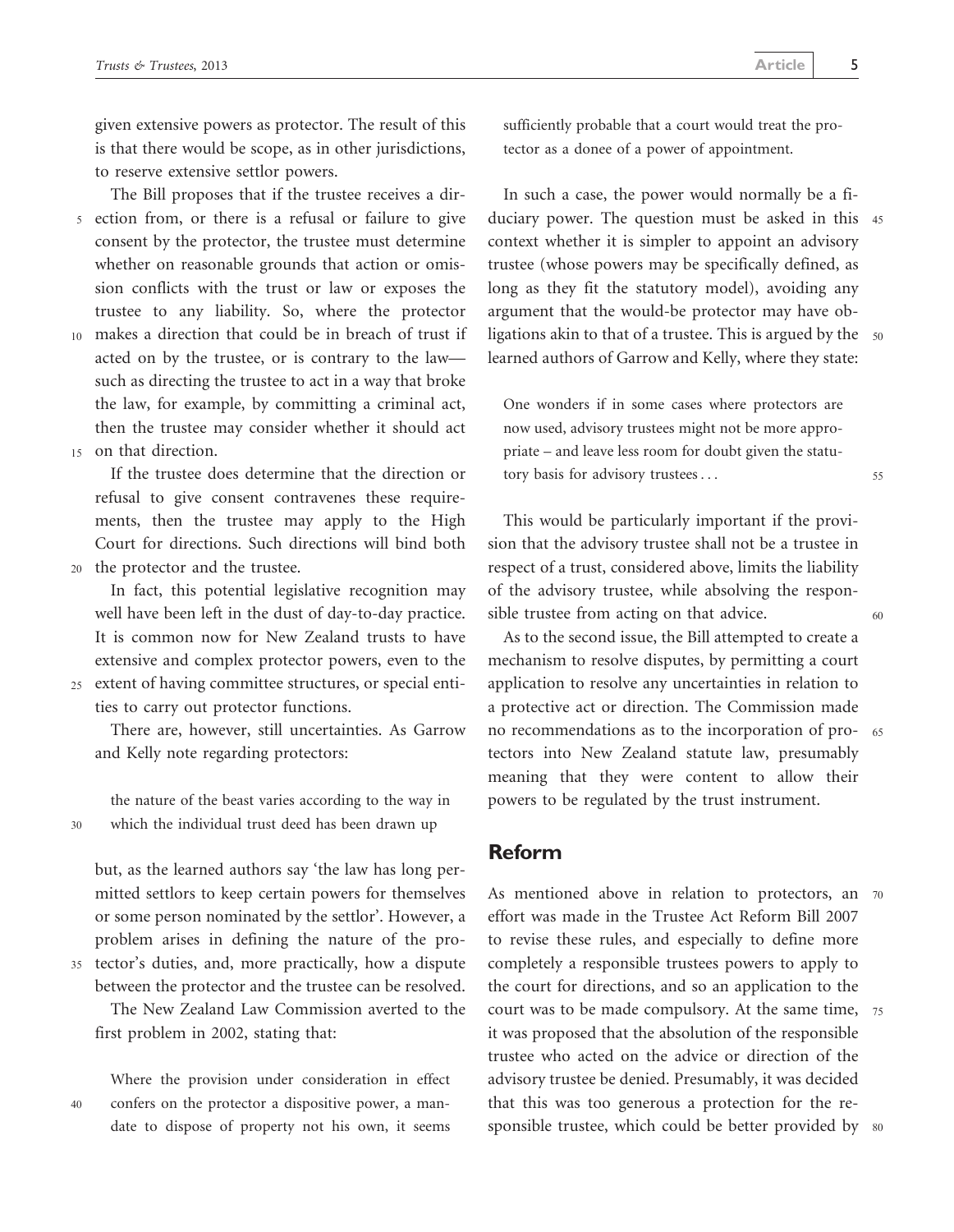compelling that trustee to go to the court for directions. No effort was made to deal with the managing trustee custodial trustee relationship, although as noted there is a similar provision for the custodian

<sup>5</sup> trustee to voluntarily apply to court for directions if it was concerned about a direction received from the managing trustee.

After two readings, the Bill was referred back to the Law Commission by a Select Committee for further

- <sup>10</sup> consideration. Before the Bill was referred back, the Committee recommended amendments to the Bill to give responsible trustees the option (rather than the obligation) to seek the court's direction where a protector or an advisory trustee gave advice or directions
- <sup>15</sup> which the responsible trustee believed to be in conflict with the trusts or any laws, or exposed the responsible trustee to liability. It was also recommended that there should be no protection for a responsible trustee from actions for breach of trust or for failure to
- <sup>20</sup> comply with general duties in the law of trusteeship when the responsible trustee follows an advisory trustee's or protector's advice or direction.

# The law commission's recommendations

#### <sup>25</sup> Custodian trustees

The Law Commission did not recommend significant changes to the existing law, noting that the device had worked well and was widely used in the management of Maori land, and in relation to <sup>30</sup> trusts that held overseas property (foreign trusts). The principal changes recommended by the

- Commission were that the law should be amended to provide that a custodial trustee should only be liable where, on its own initiative, it perpetuates a
- <sup>35</sup> fraud, or where it fails to act on the managing trustee's instructions, causing loss, or where it causes loss by acting independently of the managing trustee. The Commission also considered that the custodial trustee must be indemnified from the trust fund, and
- <sup>40</sup> may be appointed only in respect of part of the trust property. Also, natural persons should be

allowed to be custodial trustees, and multiple custodial trustees should be permitted.

#### Advisory trustees

Very little was proposed to change the rules applying <sup>45</sup> to advisory trustees. It was recommended that the word 'trustee' should be removed from the name and that the responsible trustee would still be protected following the advice of the advisor, unless he knew that the advice was unlawful, contrary to the <sup>50</sup> terms of the trust, as was advice no reasonable trustee would have given. Again the Commission noted that the advisory trustee role was widely used especially in the administration of assets by the Maori Trustee.

#### **Protectors** 55

As mentioned, recommendations were made as to the office of the protector.

#### Investment manager

In 1988, the provisions of the Act dealing with investments were rewritten by the Trustee Amendment Act 60 1988. The purpose of the changes was to do away with narrow rules that limited trustees to a restricted list of investments, mostly government and local authority stock, and first mortgage investments.

These restrictions could be modified in the trust 65 instrument, but traditional drafting and the existence of the restricted list provided trustees with a powerful incentive to hug the shore of low risk and low return investments.

At a time when inflation was a serious problem for 70 the New Zealand economy (sometimes reaching 20 per cent per annum), these restrictions, real or self imposed, proved a boon for land speculators who could look to trust funds for cheap first mortgages, while their own investments increased so as to dwarf 75 the real value of the trustee's investment. The alternative investments such as Government and local body bonds provided no risk, but nugatory returns. Capital beneficiaries saw their trust funds diminish,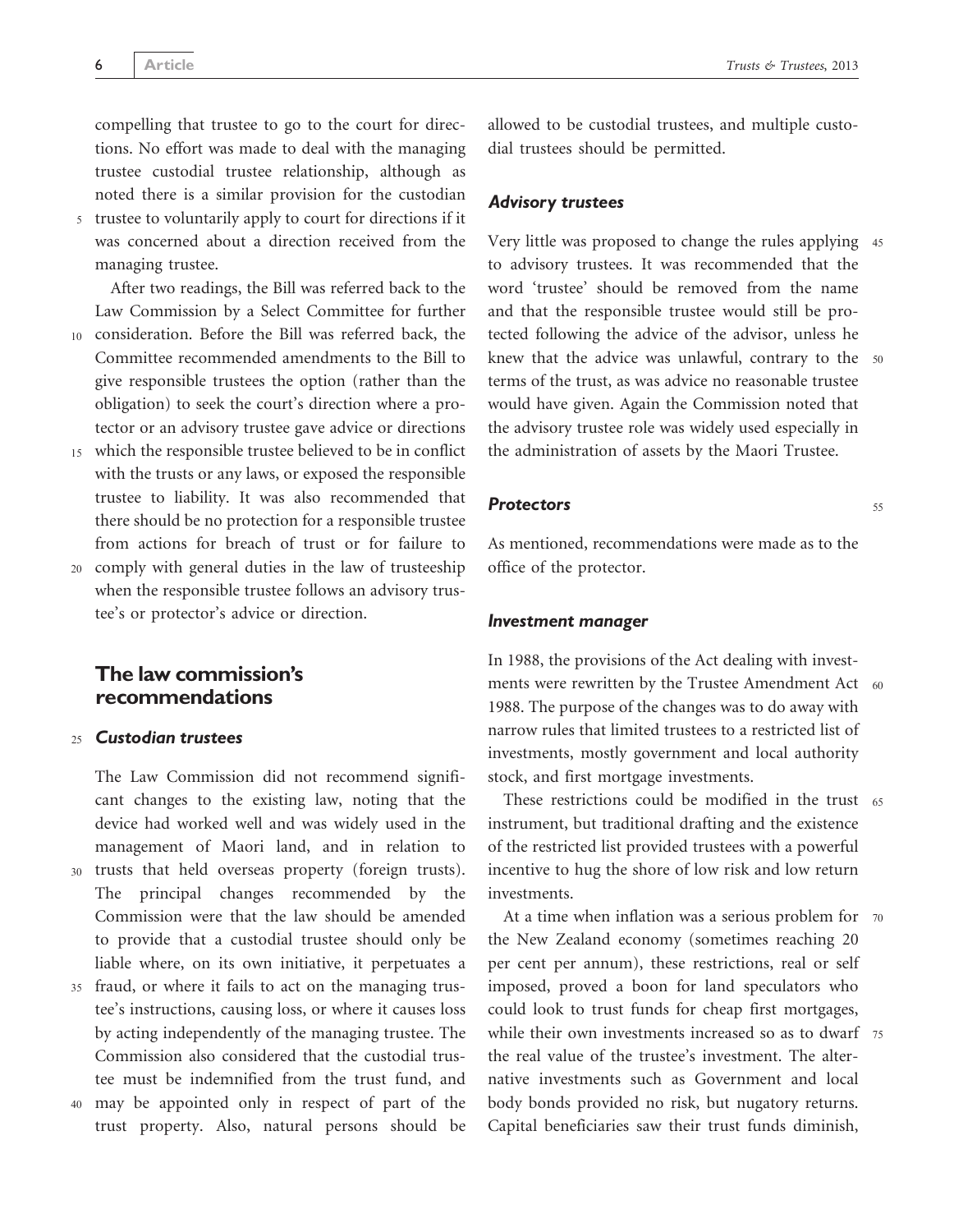and income beneficiaries found that their payments from their trusts, net of trustee fees, eroding in value every year.

A dramatic example of these problems was pro-<sup>5</sup> vided by re Mulligan (deceased).

Here a forceful life tenant not only outlived many of her step-children but also intimidated the trustees of her husband's estate, to the extent that the funds she invested from the over generous income she <sup>10</sup> received from the trust exceeded by a substantial margin the gains made by the trustee in the capital fund that remained in its hands. She made matters worse by leaving her then large estate to different beneficiaries to those of her husband's relatively di-

<sup>15</sup> minished estate, sparking proceedings against her late husband's trustee. This resulted in the trustee being held liable to compensate the beneficiaries for the almost non-existent growth in the trust fund.

One has sympathy for the professional trustees in

- <sup>20</sup> this case who found themselves in this position for reasons not wholly of their own making. In the Mulligan case, the trustees were caught in part because under the terms of the trust, or perhaps over prudence, coupled with a real fear of Mrs Mulligan
- <sup>25</sup> (who reputedly would storm into the trustees office in her fur coat accompanied by two small yapping dogs, to demand more income from the trust) could not invest in the high growth sectors that were available to the life tenant, and plan against inflation.
- <sup>30</sup> The problem had been noticed earlier in 1966, when in re Murray's Trust, Woodhouse J, stated in relation to the list of approved investments that:

Negative safeguards of this sort may preserve the numerical position of the fund in money terms, but <sup>35</sup> something more constructive is required if its effective or real value is to be protected against inflation.

As a consequence of these concerns, the Trustee Act was amended in 1988 to provide, in Section 13A, that a trustee 'may invest any trust funds, in any property', <sup>40</sup> subject to a general duty to invest prudently.

However, the legislation went further, and provided not only that the duty of prudence could be removed by provision in the trust instrument, but also enabled a third party to undertake the investments.

The starting point is Section 13D of the Act, which 45 provides that the trustees' duties to exercise skill and prudence in managing the trust investments are subject to a 'contrary intention' being expressed in the trust deed and 'subject to the term of that instrument'. This section, provided there is careful drafting, 50 enables the normal requirements of case law and statute for the management of trust funds to be excluded in specifically defined cases.

This general principle is underlined by Section 13F, which enables even the 'rules and principles which 55 impose' a duty to act in 'the best interest of present and future beneficiaries', a 'duty to act impartially towards beneficiaries and between different classes of beneficiaries' and 'any duty to take advice' (Section  $13D(a)-(c)$ ), shall not apply 'to the extent 60 they are inconsistent with the instrument creating the trust'. Therefore, it is possible for the trust deed to remove or limit the trustees' duties to act impartially and take advice in relation to a power of investment.

Further and most importantly, the power of invest- <sup>65</sup> ment may be exercised in effect by a third party. Section 13G provides that a trustee executing the power of investment shall 'comply with the requirements of the [deed] and act in 'compliance with any direction' with respect to the investment of trust <sup>70</sup> funds. Such a provision, whereby a trustee is obliged to invest as directed by a third party is not unheard of (see Vestey's (Lord) Executors v IRC), but in New Zealand, it is now approved by statute.

These provisions open the way for the trust instru- 75 ment to provide a power of veto or advice, or a power to direct investments, and that will be binding on the trustee, as well as exonerating it from the prudent person test, or for that matter, any responsibility for the investment of the trust fund.

There is some suggestion that this provision was included to permit a protective power that would enable a family business or home to be protected against an unwelcome exercise of a trustee's powers, especially one that was based on a concern as to the 85 prudence of the investment, but the words of Sections